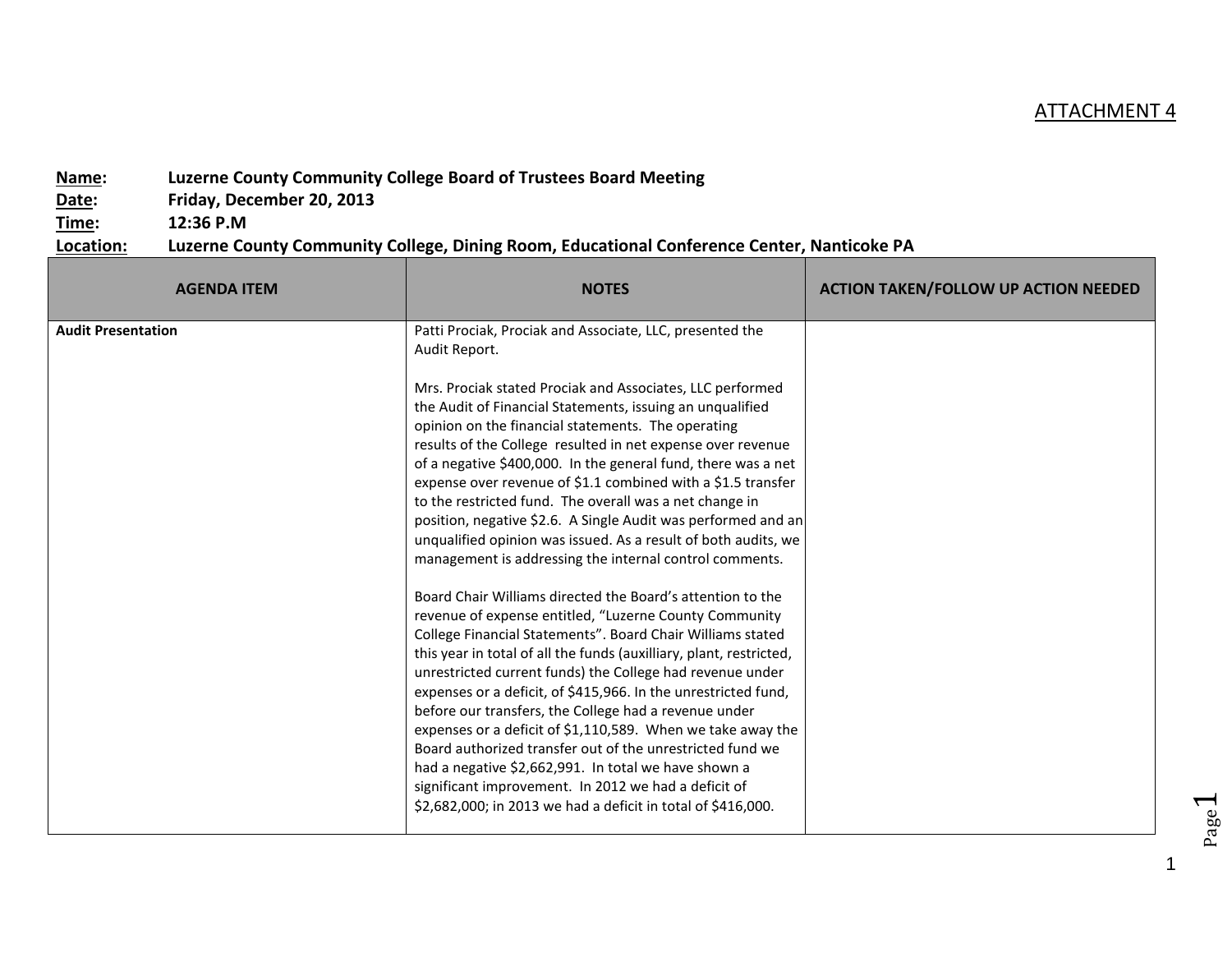|                                               | Board Chair Williams noted under the section "Student<br>Financial Aid Assistance Programs", under "revenue<br>recognized" \$19.5 in student financial aid comes<br>into the College.<br>Board Secretary Carmen Magistro asked for an update on the<br>position of Controller. President Leary stated the College is<br>following the search process and anticipate the College will<br>be offering an applicant the position of Controller within the<br>next few months.<br>Trustee George Hayden questioned how the student<br>financial aid assistance program compared to the previous<br>year. Ms. Prociak stated it was slightly down.<br>President Leary stated he will be attending the 2014 ACCT |                                                                    |
|-----------------------------------------------|------------------------------------------------------------------------------------------------------------------------------------------------------------------------------------------------------------------------------------------------------------------------------------------------------------------------------------------------------------------------------------------------------------------------------------------------------------------------------------------------------------------------------------------------------------------------------------------------------------------------------------------------------------------------------------------------------------|--------------------------------------------------------------------|
|                                               | National Legislative Summit in Washington DC in February<br>and lobbying for an increase in the student financial aid<br>assistance programs.                                                                                                                                                                                                                                                                                                                                                                                                                                                                                                                                                              |                                                                    |
|                                               |                                                                                                                                                                                                                                                                                                                                                                                                                                                                                                                                                                                                                                                                                                            |                                                                    |
| 1.Roll Call                                   | Present: Joan Blewitt, Ph.D. NCC; Frank Bognet, Esq.; John<br>Bryan Elaine Cook, R.N., J.D.; Francis P. Curry; Lynn Marie<br>Distasio; Paul A. Halesey; George Hayden, John Kashatus;<br>Carmen F. Magistro, Secretary; Paul Platukis; Joseph Rymar<br>John R. Serafin, Vice Chair; Susan Unvarsky; Barry H.<br>Wiliams, J.D., C.P.A., Board Chair; Kyle Magda, Student<br>Representative, and Richard Goldberg, Esq., College<br>Solicitor.                                                                                                                                                                                                                                                               |                                                                    |
|                                               | <b>Excused; Lynn Marie Distasio, and Paul Halesey</b>                                                                                                                                                                                                                                                                                                                                                                                                                                                                                                                                                                                                                                                      |                                                                    |
|                                               |                                                                                                                                                                                                                                                                                                                                                                                                                                                                                                                                                                                                                                                                                                            |                                                                    |
| 2. Public Comment                             | Board Chair Williams stated prior to the start of the public<br>Board Meeting an Executive Session was held to discuss<br>personnel matters.                                                                                                                                                                                                                                                                                                                                                                                                                                                                                                                                                               | No action required.                                                |
|                                               |                                                                                                                                                                                                                                                                                                                                                                                                                                                                                                                                                                                                                                                                                                            |                                                                    |
| 3. Approval of October 24, 2013 Board Minutes | Barry H. Williams, J.D., C.P.A., Board Chair, requested<br>approval of the October 24, 2013 Board minutes.                                                                                                                                                                                                                                                                                                                                                                                                                                                                                                                                                                                                 | Approved. Motion made by John Kashatus;<br>seconded by John Bryan. |
|                                               |                                                                                                                                                                                                                                                                                                                                                                                                                                                                                                                                                                                                                                                                                                            | Vote was "yes". Motion carried.                                    |
|                                               |                                                                                                                                                                                                                                                                                                                                                                                                                                                                                                                                                                                                                                                                                                            |                                                                    |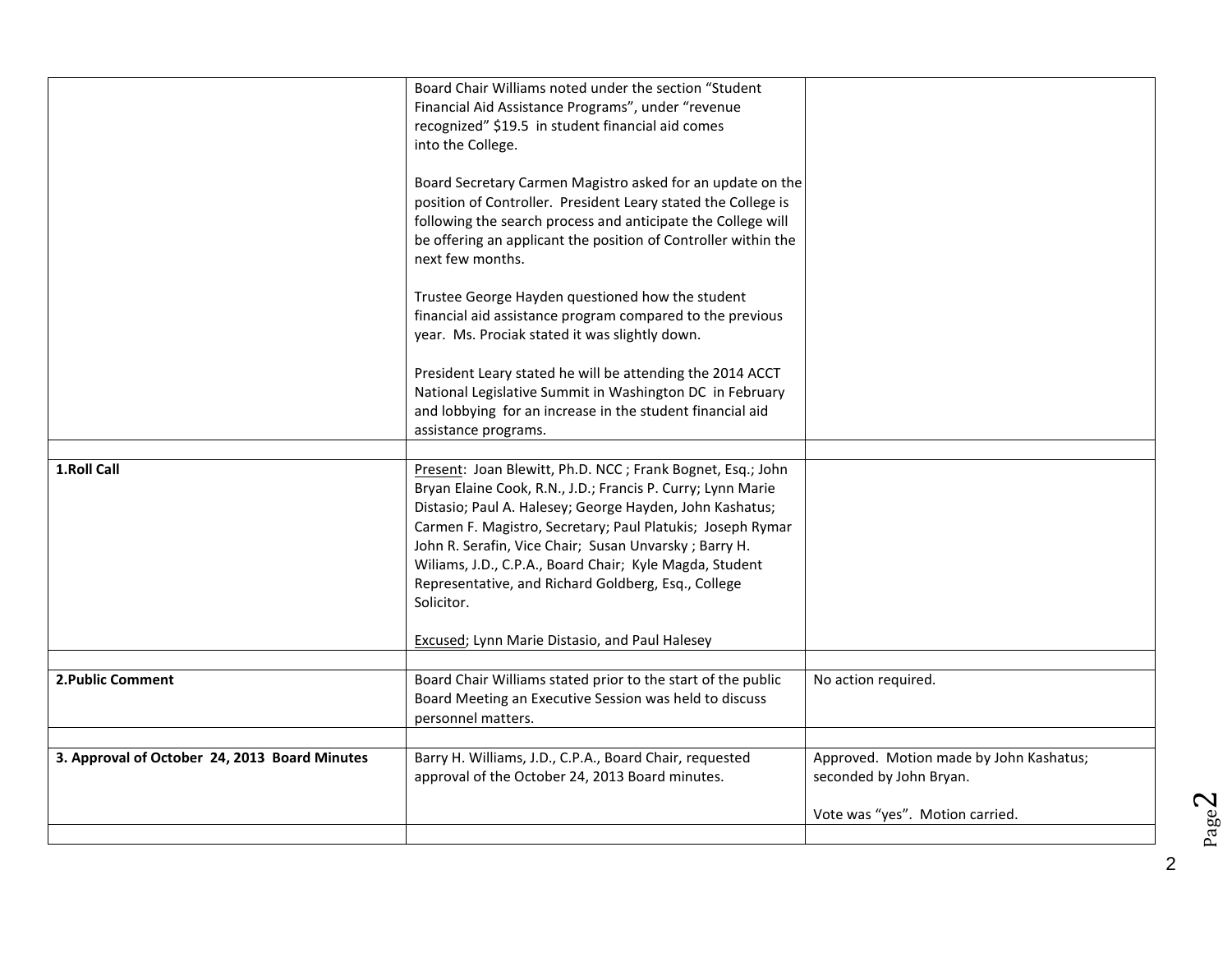| 4. Approval of December 20, 2013 Board Agenda | Barry H. Williams, J.D., C.P.A., Board Chair, requested                                                              | Approved. Motion made by Susan Unvarsky; |
|-----------------------------------------------|----------------------------------------------------------------------------------------------------------------------|------------------------------------------|
|                                               | approval of the December 20, 2013 Board agenda.                                                                      | seconded by Joseph Rymar.                |
|                                               |                                                                                                                      |                                          |
|                                               |                                                                                                                      | Vote was all "yes". Motion carried.      |
| 5. Report of Officers and Agents              | President Leary introduced Julie Cleary, Professor of the                                                            |                                          |
| President's Report<br>$\circ$                 | Dental Hygiene, who provided an overview of the Dental                                                               |                                          |
| Dental Hygiene Presentation                   | Hygiene program. Board Chair Williams extended his thanks                                                            |                                          |
|                                               | and appreciation to Ms. Cleary on her presentation.                                                                  |                                          |
|                                               |                                                                                                                      |                                          |
| Treasurer's Report<br>$\circ$                 | Joseph Gasper, Dean of Finance, noted the Treasurer's<br>Report was included in the packets.                         |                                          |
|                                               |                                                                                                                      |                                          |
| <b>Foundation Report</b><br>$\circ$           | Sandra Nicholas, Executive Director, Resource Development                                                            |                                          |
|                                               | noted since 2008, the Foundation and Alumni have                                                                     |                                          |
|                                               | provided \$871,000 in support to the Dental program. Ms.                                                             |                                          |
|                                               | Nicholas stated the first type of support came through                                                               |                                          |
|                                               | grants to establish the EFDA program; approximately                                                                  |                                          |
|                                               | \$500,000 has been contributed by community groups,                                                                  |                                          |
|                                               | business and industry who recognize the very good work of                                                            |                                          |
|                                               | the students and services they provide.                                                                              |                                          |
|                                               | Ms. Nicholas stated efforts to raise contributions through                                                           |                                          |
|                                               | the Educational Income Tax Credit Program has come to                                                                |                                          |
|                                               | fruition. The Team Pink Summer Camp and our Early College                                                            |                                          |
|                                               | Program have been extended in Hazleton, Pittston and                                                                 |                                          |
|                                               | Nanticoke High Schools for this coming year. The Annual                                                              |                                          |
|                                               | College Family Campaign was kicked off in October and to                                                             |                                          |
|                                               | date approximately \$15,000 has been raised from our                                                                 |                                          |
|                                               | faculty and staff.                                                                                                   |                                          |
|                                               | The Foundation received a major gift from a retired faculty                                                          |                                          |
|                                               | member to purchase assisted technology and equipment for                                                             |                                          |
|                                               | students who have learning, disabilities, physical disabilities                                                      |                                          |
|                                               | and who are visually impaired. The equipment will go into                                                            |                                          |
|                                               | every lab on campus and at all of our off campus sites.                                                              |                                          |
|                                               |                                                                                                                      |                                          |
|                                               | Ms. Nicholas noted that the Empty Bowl Project, `LCCC<br>participated in with Wilkes University, King's College, and |                                          |
|                                               | Misericordia University, was held to raise awareness to                                                              |                                          |
|                                               |                                                                                                                      |                                          |

Page ო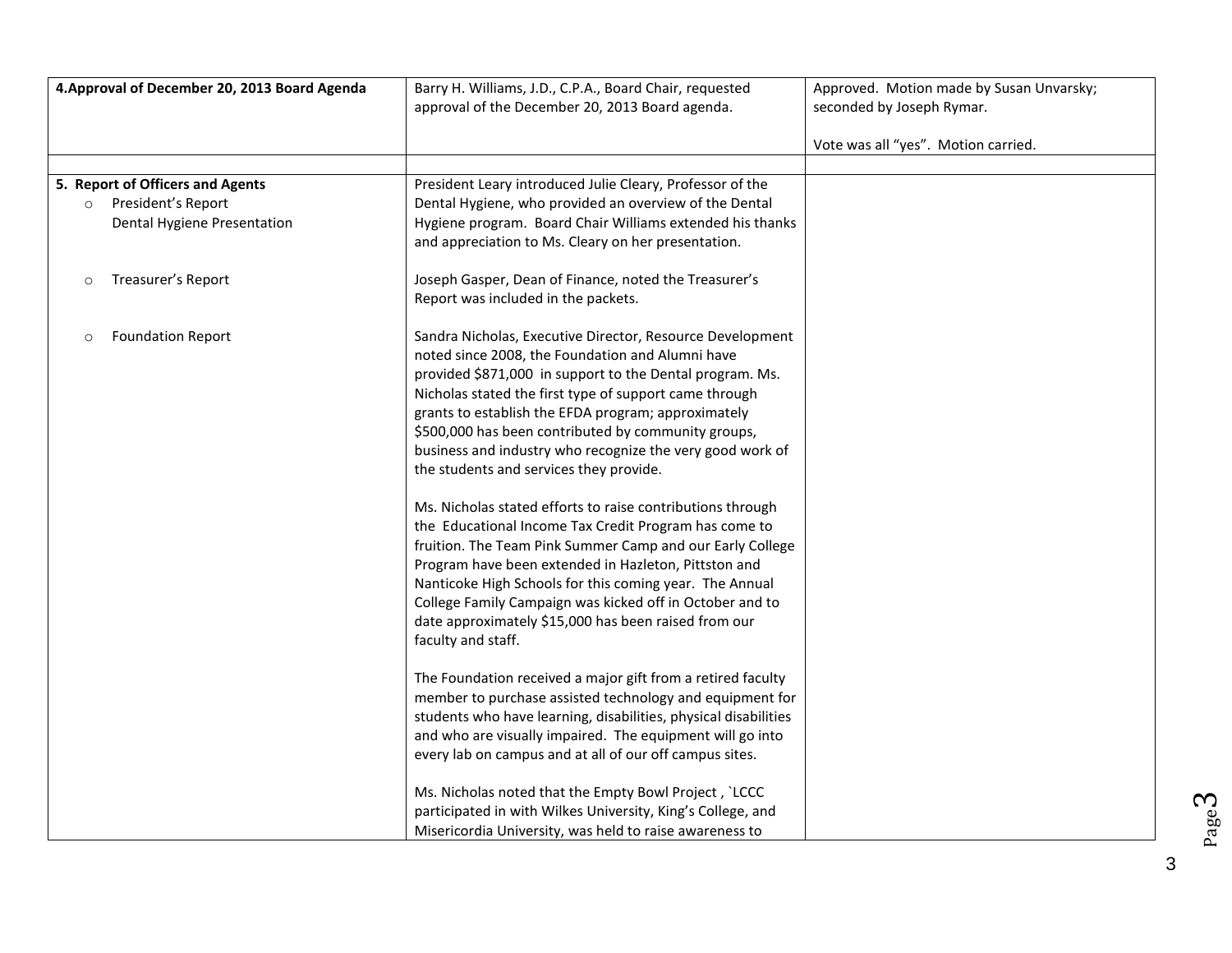|                                          | hunger. LCCC will receive \$2,500 in support of this project.                                                                                                                                                                                                                                                                                                                                                                                                                                                                                                |        |
|------------------------------------------|--------------------------------------------------------------------------------------------------------------------------------------------------------------------------------------------------------------------------------------------------------------------------------------------------------------------------------------------------------------------------------------------------------------------------------------------------------------------------------------------------------------------------------------------------------------|--------|
|                                          | Ms. Nicholas thanked the members of the LCCC Board of<br>Trustees for their support throughout the year.                                                                                                                                                                                                                                                                                                                                                                                                                                                     |        |
| Student Representative Report<br>$\circ$ | Kyle Magda, Student Representative to the Board, provided<br>an update on the student activities held during the fall<br>semester. It was reported Student Government Association<br>conducted Spirit Week during the month of October.<br>Members of the Student Government Association, President<br>Leary, faculty and staff participated in the annual Ruth's<br>Place Walk and Veterans Day Parade. The Student<br>Government Association and Phi Theta Kappa also<br>conducted the 1 <sup>st</sup> Annual Hunger Banquet which was a<br>great success. |        |
|                                          | Mr. Magda stated a meeting was held with the Director of<br>Food Services, Mr. Sheldon Owens regarding the possibility<br>of having a filling station in the Advanced Technology<br>Center (ATC). It was explained students did not utilize the<br>previous filling station; however a microwave will be<br>provided on each level of the ATC. Also discussed was the<br>possibility of a refrigerated vending machine for the facility.                                                                                                                     |        |
|                                          | Mr. Magda noted the following issues and concerns are<br>being addresses: establishing a track and field team, child<br>care, editing room, equipment for WSFX Radio Station, DVD<br>Studio Pro program, and a printer.                                                                                                                                                                                                                                                                                                                                      |        |
|                                          | February will mark the 50 <sup>th</sup> Anniversary of the Beatles on<br>the Ed Sullivan Show. The Student Government Association<br>and TV Club have arranged several Beatles themed events<br>throughout the month. Spirit Week and Green Week are<br>also planned for the Spring semester.                                                                                                                                                                                                                                                                |        |
|                                          |                                                                                                                                                                                                                                                                                                                                                                                                                                                                                                                                                              |        |
| <b>6. Executive Committee</b>            | 6. Board Chair Williams stated the October 2013 Executive<br>Committee summary report was included in the Board<br>packets as an informational item.                                                                                                                                                                                                                                                                                                                                                                                                         | 6. N/A |
|                                          |                                                                                                                                                                                                                                                                                                                                                                                                                                                                                                                                                              |        |
|                                          |                                                                                                                                                                                                                                                                                                                                                                                                                                                                                                                                                              |        |

4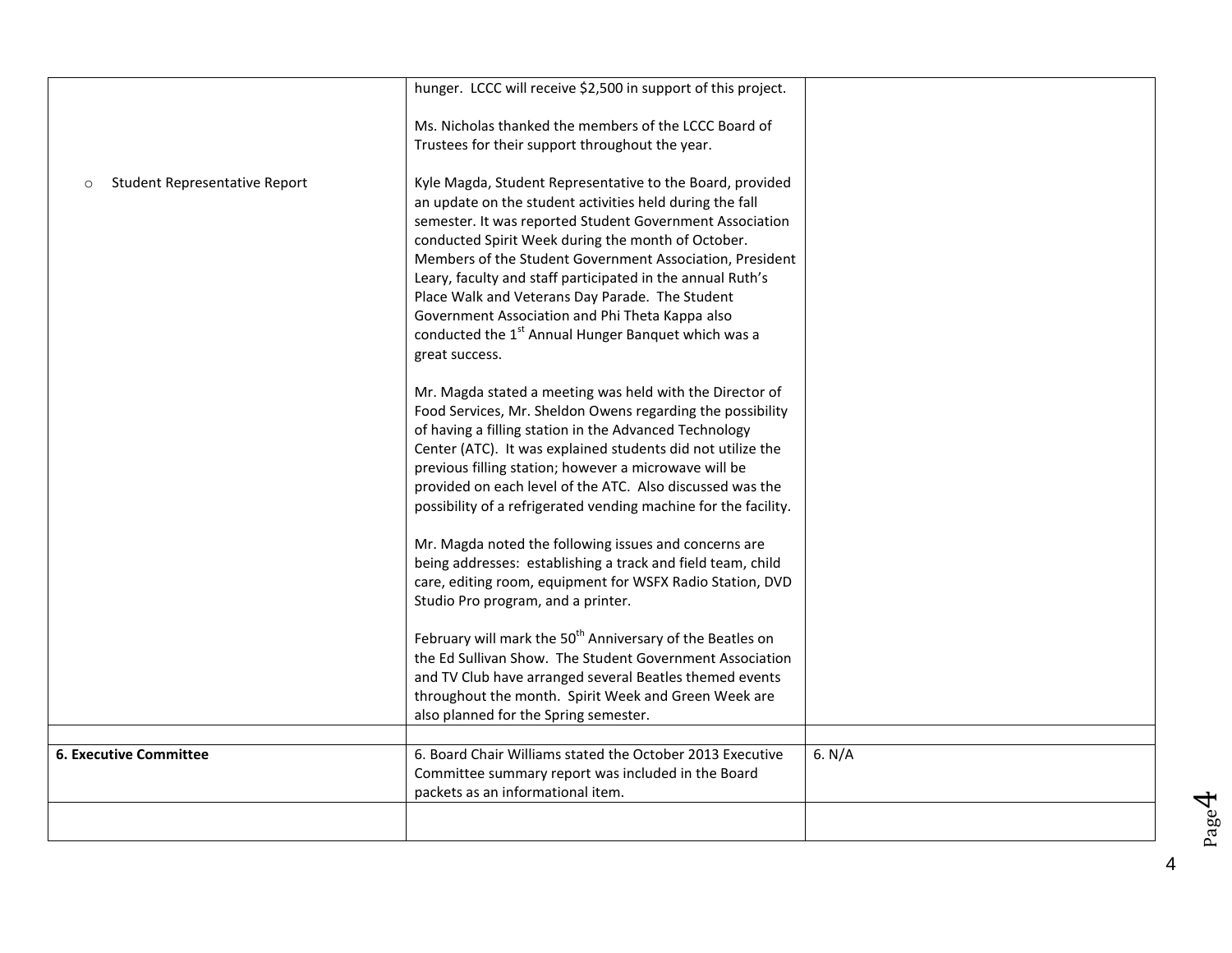| 7. Report/Action of the Academic Committee                                                                                     | 7. Paul Platukis, Committee Chair, presented the following                                                                                                                                                     |                                                                                                                                        |
|--------------------------------------------------------------------------------------------------------------------------------|----------------------------------------------------------------------------------------------------------------------------------------------------------------------------------------------------------------|----------------------------------------------------------------------------------------------------------------------------------------|
|                                                                                                                                | Academic Committee report.                                                                                                                                                                                     |                                                                                                                                        |
| 7A. Approval of Administrative Policies<br>- Accessibility Service Policy<br>- Early Alert Policy                              | 7A. Recommendation to approve the Administrative<br>Policies: Accessibility Service Policy and Early Alert Policy                                                                                              | 7A. Approved. Motion made by Carmen F.<br>Magistro, Board Secretary; seconded by Paul<br>Platukis.                                     |
|                                                                                                                                |                                                                                                                                                                                                                | Vote was all "yes". Motion carried.                                                                                                    |
|                                                                                                                                |                                                                                                                                                                                                                |                                                                                                                                        |
| 8. Report/Action of the Finance Committee                                                                                      | 8. Carmen F. Magistro, Committee Chair, presented the<br>following report.                                                                                                                                     |                                                                                                                                        |
| 8A. Audit Report                                                                                                               | 8A. Recommend the Luzerne County Community College<br>Board of Trustees approve the Audit Report ending June<br>30, 2013, as presented by Prociak and Associates, LLC.                                         | 8A. Approved. Motion made by Carmen F. Magistro,<br>Board Secretary; seconded by Joan Blewitt, Ph.D.,<br>NCC.                          |
|                                                                                                                                |                                                                                                                                                                                                                | Vote was all "yes". Motion carried.                                                                                                    |
| 8B. Summary of Payments                                                                                                        | 8B. Recommend the Luzerne County Community College<br>Board of Trustees approve the summary of payments as<br>Presented.                                                                                       | 8B. Approved. Motion made John Serafin, Vice<br>Chair; seconded by Joseph Rymar.                                                       |
|                                                                                                                                |                                                                                                                                                                                                                | Vote was all "yes". Motion carried.                                                                                                    |
| 8C. Continuation of LCCC Employment Retraining<br>Opportunity Program                                                          | 8C. Recommend the Luzerne County Community College<br>Board of Trustees continue the LCCC Employment Retraining<br>Opportunities Program for the Spring 2014 Semester with a                                   | 8C. Approved. Motion made by Carmen F. Magistro,<br>Board Secretary; seconded by Francis Curry.                                        |
|                                                                                                                                | tuition offset for eligible individuals not to exceed a total<br>value of \$50,000.                                                                                                                            | Vote was all "yes". Motion carried.                                                                                                    |
| 8D. Trustee Travel, 2014 ACCT National Legislative<br>Summit                                                                   | 8D. Recommend the Luzerne County Community College<br>Board of Trustees approve the use of budgeted trustee<br>travel funds not to exceed \$4,500 for two (2) trustees to                                      | 8D. Approved. Motion made by Joseph Rymar;<br>seconded by Elaine Cook, R.N., J.D.                                                      |
|                                                                                                                                | attend the ACCT Community College National Legislative<br>Summit, Washington, D.C.,<br>February 10-13, 2014.                                                                                                   | Vote was all "yes". Motion carried.                                                                                                    |
| 8E. Approval of Administrative Policy<br>Disposal of Equipment and Materials<br>Purchased with Student Activities Funds Policy | 8E. Recommend the Luzerne County Community<br>College Board of Trustees approve the following<br>Administrative policy: Disposal of Equipment and<br>Materials Purchased with Student Activities Funds Policy. | 8E. Approved. Motion made by Carmen F. Magistro,<br>Board Secretary; seconded by Paul Platukis.<br>Vote was all "yes". Motion carried. |

Page L∩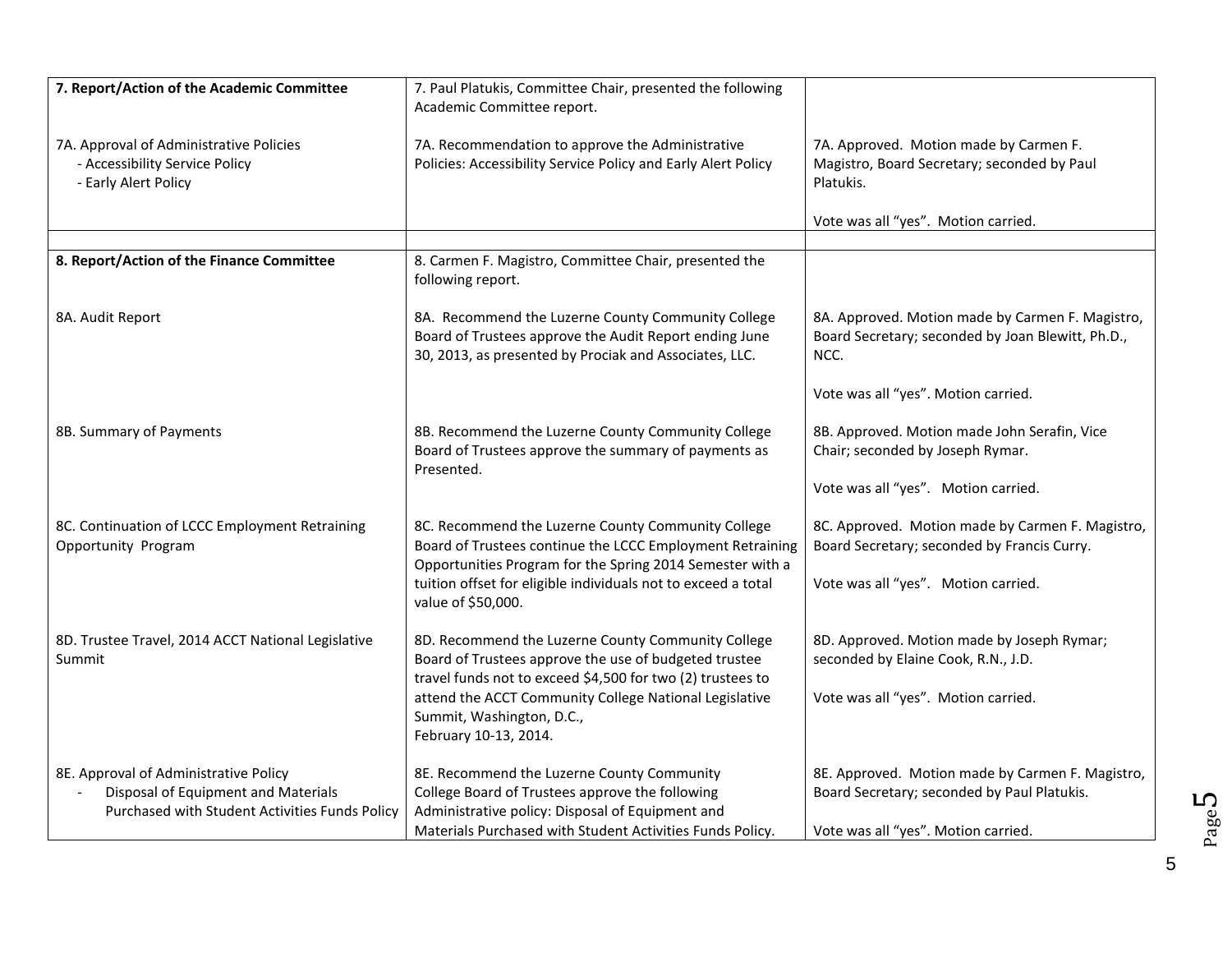| 9. Report/Action of the Human Resources                                                                               | Susan Unvarsky presented the following Human Resources                                                                                                                                                                                           |                                                                                                                            |
|-----------------------------------------------------------------------------------------------------------------------|--------------------------------------------------------------------------------------------------------------------------------------------------------------------------------------------------------------------------------------------------|----------------------------------------------------------------------------------------------------------------------------|
| <b>Committee</b>                                                                                                      | Committee report.                                                                                                                                                                                                                                |                                                                                                                            |
| 9A. Administrative Policy:<br><b>LCCC Alumni Privacy Policy</b><br>Tuition Reimbursement for Administrators<br>Policy | 9A. Recommend the Luzerne County Community<br>College Board of Trustees approve the following<br>Administrative policies: Luzerne County Community<br>College Alumni Privacy Policy, and the Tuition<br>Reimbursement for Administrators Policy. | 9A. Approved. Motion made by John Serafin, Vice<br>Chair; seconded by Joseph Rymar.<br>Vote was all "yes". Motion carried. |
|                                                                                                                       | <b>Informational Items</b>                                                                                                                                                                                                                       |                                                                                                                            |
|                                                                                                                       |                                                                                                                                                                                                                                                  |                                                                                                                            |
| 1. Unfinished Business of Previous Meeting                                                                            | No report.                                                                                                                                                                                                                                       | No action required.                                                                                                        |
|                                                                                                                       |                                                                                                                                                                                                                                                  |                                                                                                                            |
| 2.Informational Report of the Executive Committee                                                                     | No report.                                                                                                                                                                                                                                       | No action required.                                                                                                        |
|                                                                                                                       |                                                                                                                                                                                                                                                  |                                                                                                                            |
| 3. Informational Report of the Human Resources                                                                        | No report.                                                                                                                                                                                                                                       | No action required.                                                                                                        |
| <b>Committee</b>                                                                                                      |                                                                                                                                                                                                                                                  |                                                                                                                            |
| 4. Communications                                                                                                     | Board Chair Williams noted there was one (1)                                                                                                                                                                                                     | No action required.                                                                                                        |
|                                                                                                                       | communication piece included in the Board packets.                                                                                                                                                                                               |                                                                                                                            |
|                                                                                                                       |                                                                                                                                                                                                                                                  |                                                                                                                            |
|                                                                                                                       | Board Chair Williams acknowledged Trustee John Kashatus                                                                                                                                                                                          |                                                                                                                            |
|                                                                                                                       | is completing his term of appointment after serving several                                                                                                                                                                                      |                                                                                                                            |
|                                                                                                                       | years as a member of the LCCC Board of Trustees.                                                                                                                                                                                                 |                                                                                                                            |
|                                                                                                                       | Board Chair Williams also acknowledged Trustee Lynn Marie                                                                                                                                                                                        |                                                                                                                            |
|                                                                                                                       | Distasio who was unable to attend today's meeting. Trustee                                                                                                                                                                                       |                                                                                                                            |
|                                                                                                                       | Distasio is completing her term of appointment as a                                                                                                                                                                                              |                                                                                                                            |
|                                                                                                                       | member of the LCCC Board of Trustees.                                                                                                                                                                                                            |                                                                                                                            |
|                                                                                                                       |                                                                                                                                                                                                                                                  |                                                                                                                            |
|                                                                                                                       | On behalf of the LCCC Board of Trustees, Board Chair                                                                                                                                                                                             |                                                                                                                            |
|                                                                                                                       | Williams thanked Trustee Kashatus and Trustee Distasio for                                                                                                                                                                                       |                                                                                                                            |
|                                                                                                                       | their tremendous service and efforts to the College. Serving                                                                                                                                                                                     |                                                                                                                            |
|                                                                                                                       | on the LCCC Board is serving as one of the trustees of the<br>future of the county. Both Trustees displayed an                                                                                                                                   |                                                                                                                            |
|                                                                                                                       | understanding of that; the education of our youth and                                                                                                                                                                                            |                                                                                                                            |
|                                                                                                                       | citizens of the Luzerne County is paramount to the future                                                                                                                                                                                        |                                                                                                                            |
|                                                                                                                       | success of this county.                                                                                                                                                                                                                          |                                                                                                                            |
|                                                                                                                       |                                                                                                                                                                                                                                                  |                                                                                                                            |